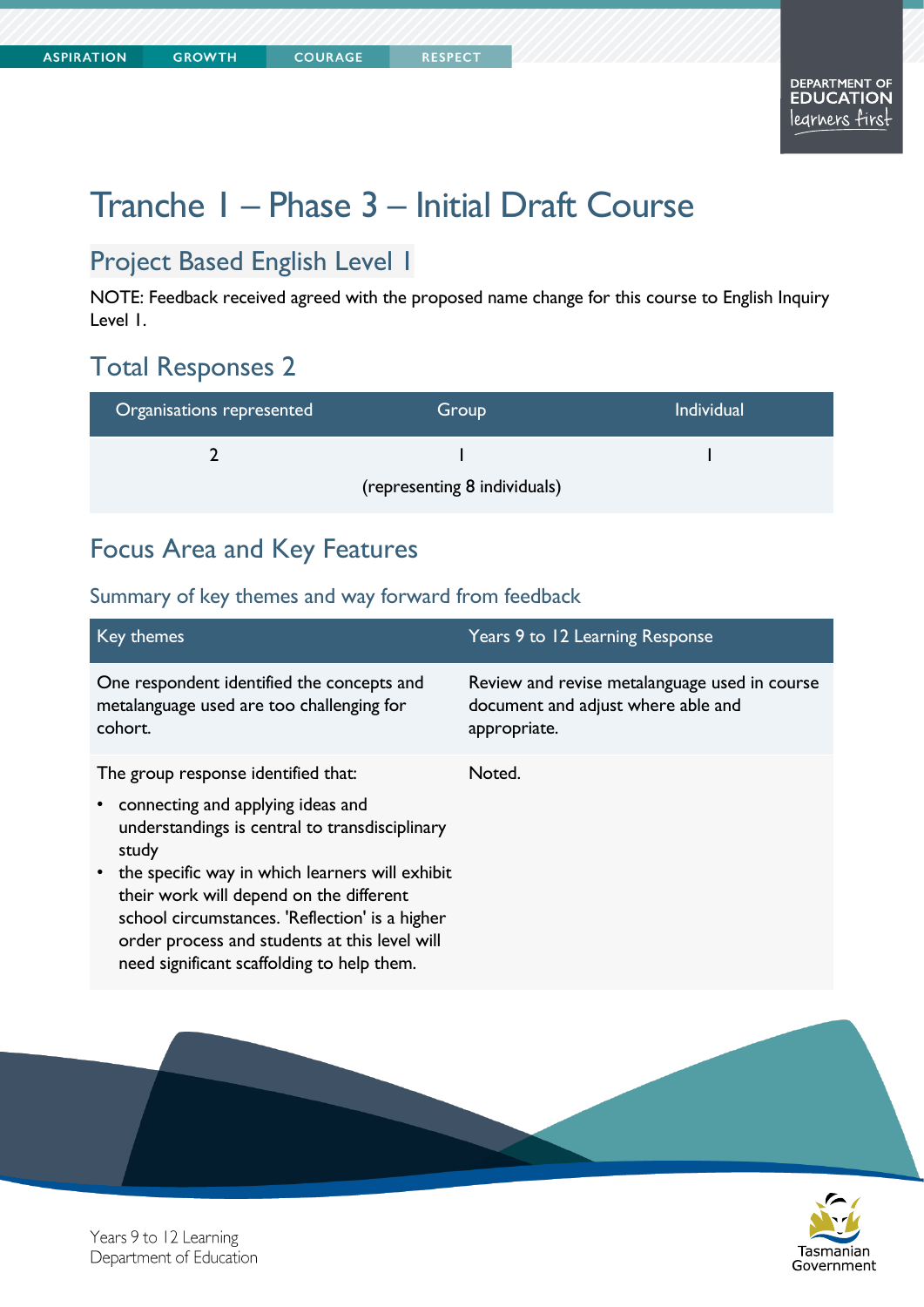# Course Rationale and Description

Summary of key themes and way forward from feedback

| Key themes                                                                                                                                                                      | Years 9 to 12 Learning Response                                                                                                                                                                                                                       |
|---------------------------------------------------------------------------------------------------------------------------------------------------------------------------------|-------------------------------------------------------------------------------------------------------------------------------------------------------------------------------------------------------------------------------------------------------|
| Requires greater clarity regarding target learner.                                                                                                                              | The group response supported the rationale.<br>The rationale has been refined to identify target<br>learners.                                                                                                                                         |
| The literary knowledge was identified as not of<br>value to the learner cohort.<br>The study of English as a driver for the course<br>not appropriate and should be at Level 2. | The Australian Curriculum English Foundation<br>and Year I learners engage with literature:<br>provide further clarification and exemplars<br>about texts for this course and define literary<br>texts.                                               |
| The preferred focus for the course is literacy.                                                                                                                                 | English Inquiry is an English course not a literacy<br>course.                                                                                                                                                                                        |
| The prescribed critical and creative thinking out<br>of students grasp.                                                                                                         | Engagement in critical and creative thinking is<br>appropriate and attainable for these learners as<br>evidenced in the Australian Curriculum General<br>Capability learning continuum. Elaborations will<br>be provided in supporting documentation. |

# Integration of General Capabilities

| Key themes                                                                                                                                                                                             | Years 9 to 12 Learning Response                                                                                                                                                                                                                                                      |
|--------------------------------------------------------------------------------------------------------------------------------------------------------------------------------------------------------|--------------------------------------------------------------------------------------------------------------------------------------------------------------------------------------------------------------------------------------------------------------------------------------|
| One respondent disagreed with the inclusion of<br>critical and creative thinking capability and<br>intercultural understanding capability, however<br>the group response agreed with the capabilities. | Critical and creative thinking and intercultural<br>understanding capabilities clearly align to the<br>discipline of English and are articulated in Senior<br>Secondary Australian Curriculum Essential<br>English content for which this course provides a<br>learning progression. |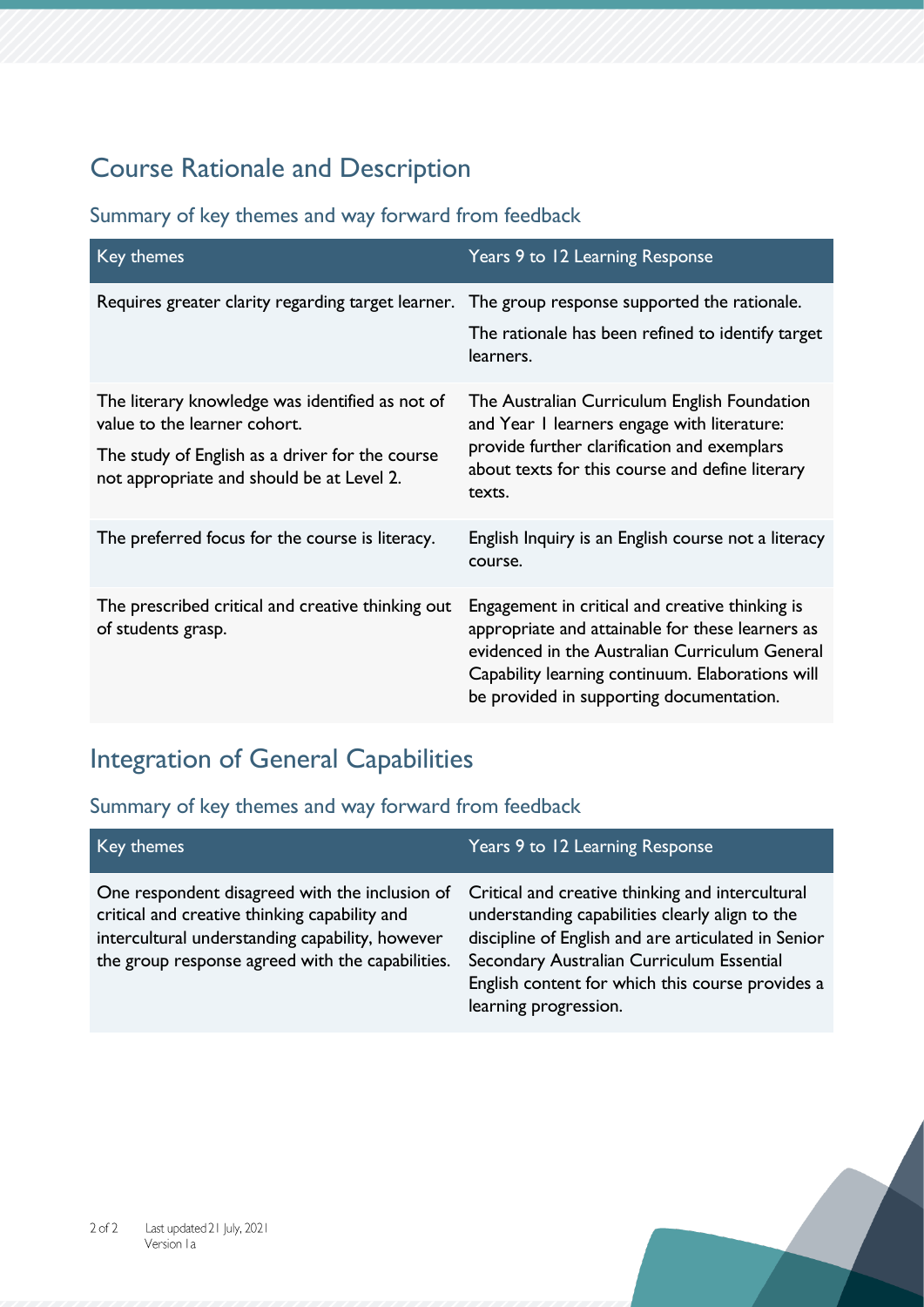| Key themes                                                                                                                                                                                                  | Years 9 to 12 Learning Response                                                                                                                                                                                                                                                                                                                                              |
|-------------------------------------------------------------------------------------------------------------------------------------------------------------------------------------------------------------|------------------------------------------------------------------------------------------------------------------------------------------------------------------------------------------------------------------------------------------------------------------------------------------------------------------------------------------------------------------------------|
| All respondents agreed that capabilities have<br>been embedded.<br>One respondent suggested personal and social<br>capability and information and communication<br>technology (ICT) capability be included. | The addition of personal and social capability<br>and information and communication technology<br>(ICT) capability to this course would require<br>additional content and explicit assessment.<br>Additional generic content would increase the<br>size of content in the course modules and<br>criterion elements. It would reduce the focus<br>on English specific skills. |
| A respondent questioned the inclusion of Asia<br>and Australia's Engagement with Asia and noted<br>that it was extremely challenging.                                                                       | Providers will choose which Cross-Curriculum<br>Priorities to engage with, suitable for their<br>cohort.                                                                                                                                                                                                                                                                     |

# Pathways

| Key themes                                                                                                                         | Years 9 to 12 Learning Response                                                                                                                                                                          |
|------------------------------------------------------------------------------------------------------------------------------------|----------------------------------------------------------------------------------------------------------------------------------------------------------------------------------------------------------|
| The group response agreed that the pathways                                                                                        | Noted. Continue with course development as                                                                                                                                                               |
| allow a range of learners to access the course.                                                                                    | planned.                                                                                                                                                                                                 |
| One respondent identified that continuity from                                                                                     | The course is a Level 1 course and is aligned to                                                                                                                                                         |
| Preliminary English Stage 4 is not clear.                                                                                          | the relevant levels of ACSF (Level 1-2).                                                                                                                                                                 |
| One respondent identified that reference to<br>EALD learners and learners with disability are<br>omitted from the course document. | There is a Level 1 course for EALD learners.<br>As with all courses, delivery of the course<br>content can be differentiated, and adjustments<br>can be made for students with a learning<br>disability. |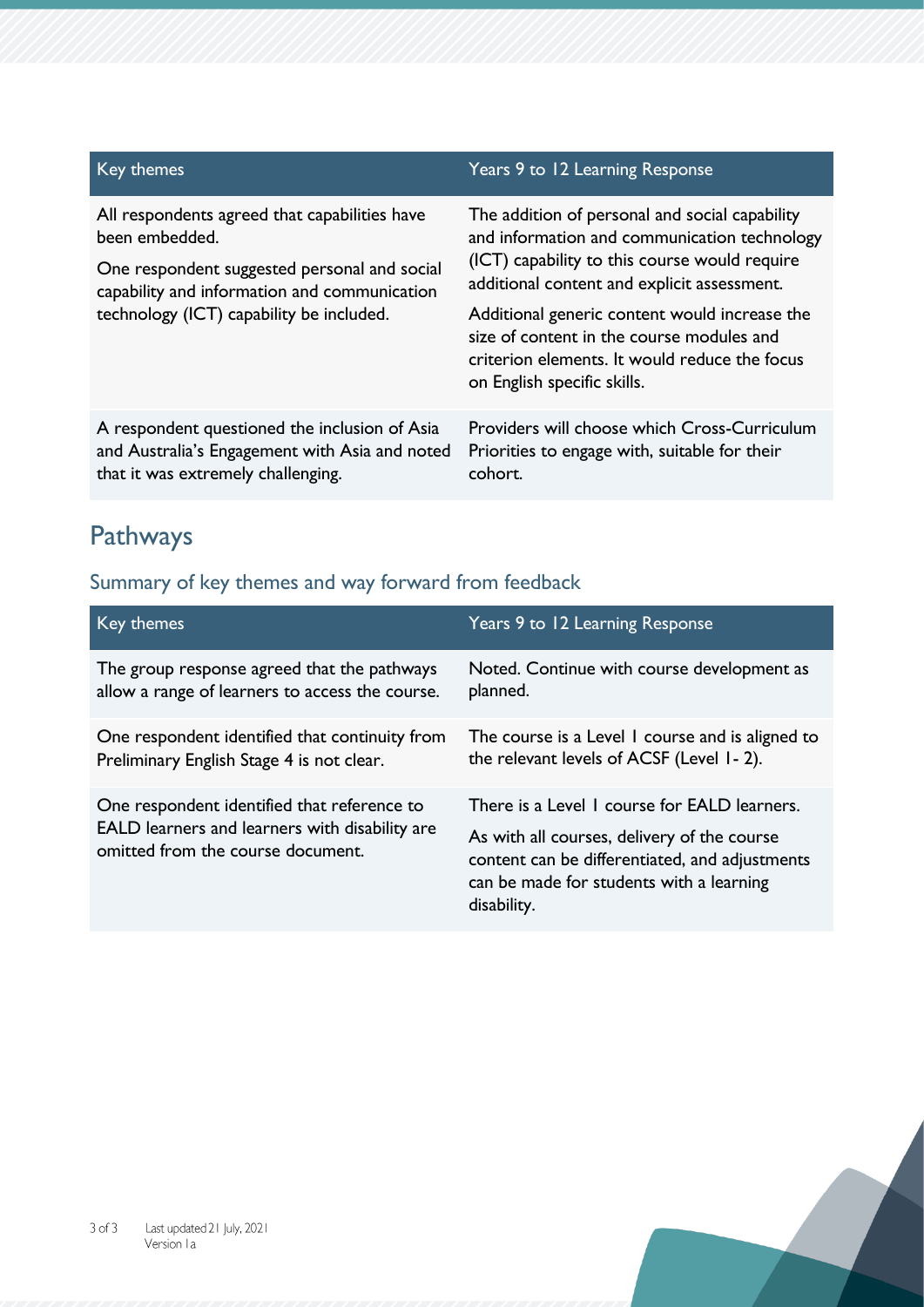#### Course Requirements

#### Summary of key themes and way forward from feedback

| Key themes                      | Years 9 to 12 Learning Response              |
|---------------------------------|----------------------------------------------|
| Agreement was generally strong. | Continue with course development as planned. |

#### Course Structure, Delivery and Progression

#### Summary of key themes and way forward from feedback

| Key themes                              | Years 9 to 12 Learning Response   |
|-----------------------------------------|-----------------------------------|
| Request for specific information on how | Adjust module descriptors to show |
| Module 2 develops from Module 1.        | progression.                      |

# Module Content

| Key themes                                                                                                       | Years 9 to 12 Learning Response                                                                                       |
|------------------------------------------------------------------------------------------------------------------|-----------------------------------------------------------------------------------------------------------------------|
| Learning outcomes supported, but request for<br>rewording to simplify Modules 1-3.                               | Review Learning Outcomes and reword where<br>appropriate.                                                             |
| A provider identified aspects of key knowledge<br>and skills not appropriate, or too higher order<br>for cohort. | Review content and adjust where appropriate.<br>Provide examples next to content to exemplify<br>Level of Complexity. |
| Module descriptors too lengthy.<br>Request to reduce number of content<br>descriptions in each module.           | Acknowledge content descriptions are<br>replicated in each module.                                                    |
|                                                                                                                  | Review and make amalgamations where<br>appropriate.                                                                   |

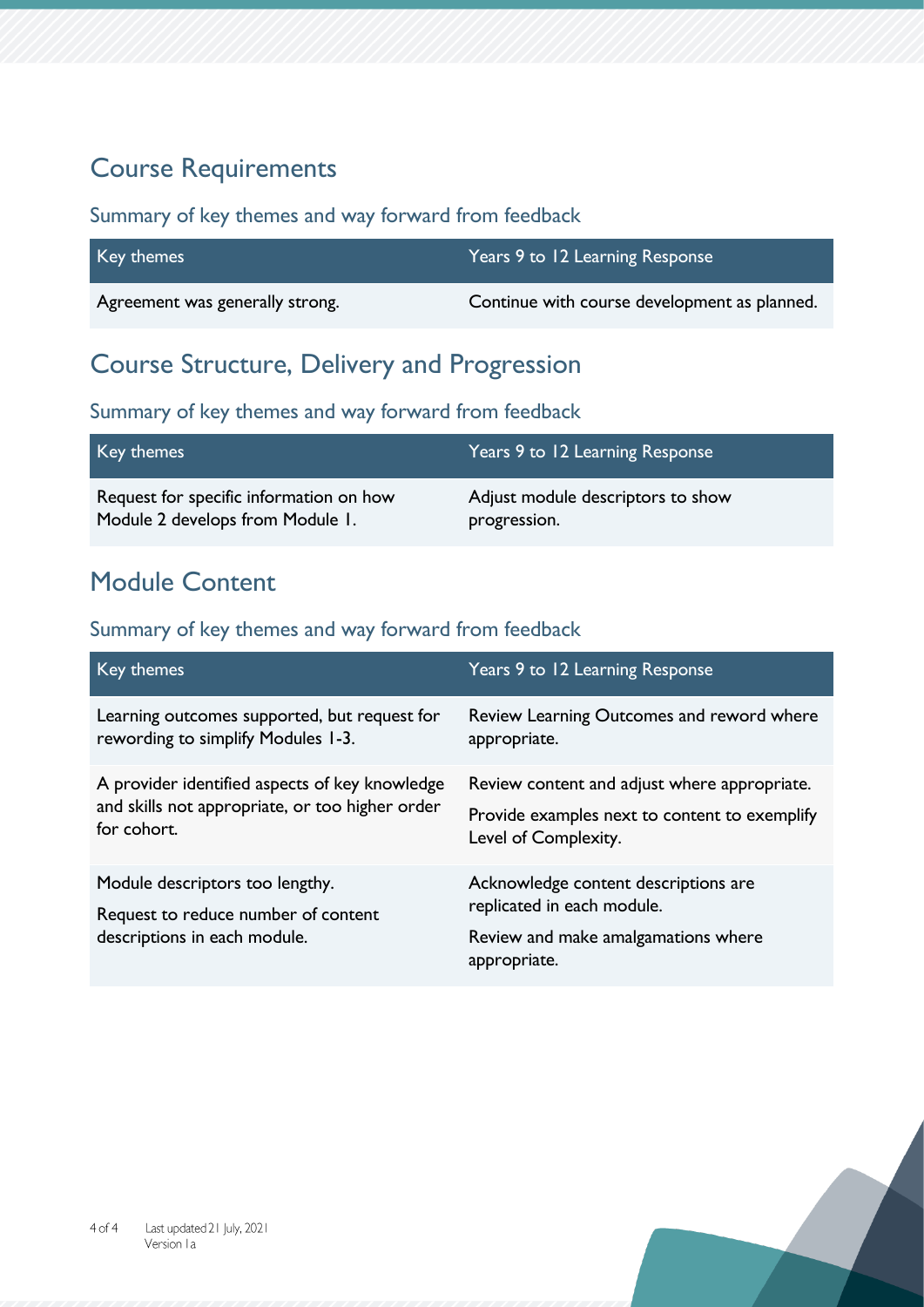# Criteria and Standards

#### Summary of key themes and way forward from feedback

| Key themes                                                                                                                                   | Years 9 to 12 Learning Response                                        |
|----------------------------------------------------------------------------------------------------------------------------------------------|------------------------------------------------------------------------|
| Most respondents agreed with number of<br>criteria and alignment to learning outcomes.                                                       | Provide rationale for construct of the criteria to<br>provide clarity. |
| One respondent suggested a reduction from six<br>to four criteria.                                                                           |                                                                        |
| There was support for Criteria 1 and Criteria 3, Review Element 2 of Criteria 2.<br>however, Criteria 2 Element 2 was deemed<br>challenging. |                                                                        |
| An overlap in some criteria was noted.                                                                                                       | Review criteria for overlap and repetition.                            |

# Appendix 1 - Line of Sight

#### Summary of key themes and way forward from feedback

| Key themes            | Years 9 to 12 Learning Response                                         |
|-----------------------|-------------------------------------------------------------------------|
| No comments provided. | Continue with course development as planned,<br>adjusting as necessary. |

# Appendix 2 – Alignment to Curriculum Frameworks

| Key themes                                                                                                                      | Years 9 to 12 Learning Response                                                                                                                                                                   |
|---------------------------------------------------------------------------------------------------------------------------------|---------------------------------------------------------------------------------------------------------------------------------------------------------------------------------------------------|
| One respondent suggested that the language in<br>the document needs to clearly support the<br>notion of everyday life and work. | Review language in document.<br>The Focus Area is Transdisciplinary Projects,<br>not Work-based Learning. However, providers<br>can make transdisciplinary connections to the<br>context of work. |